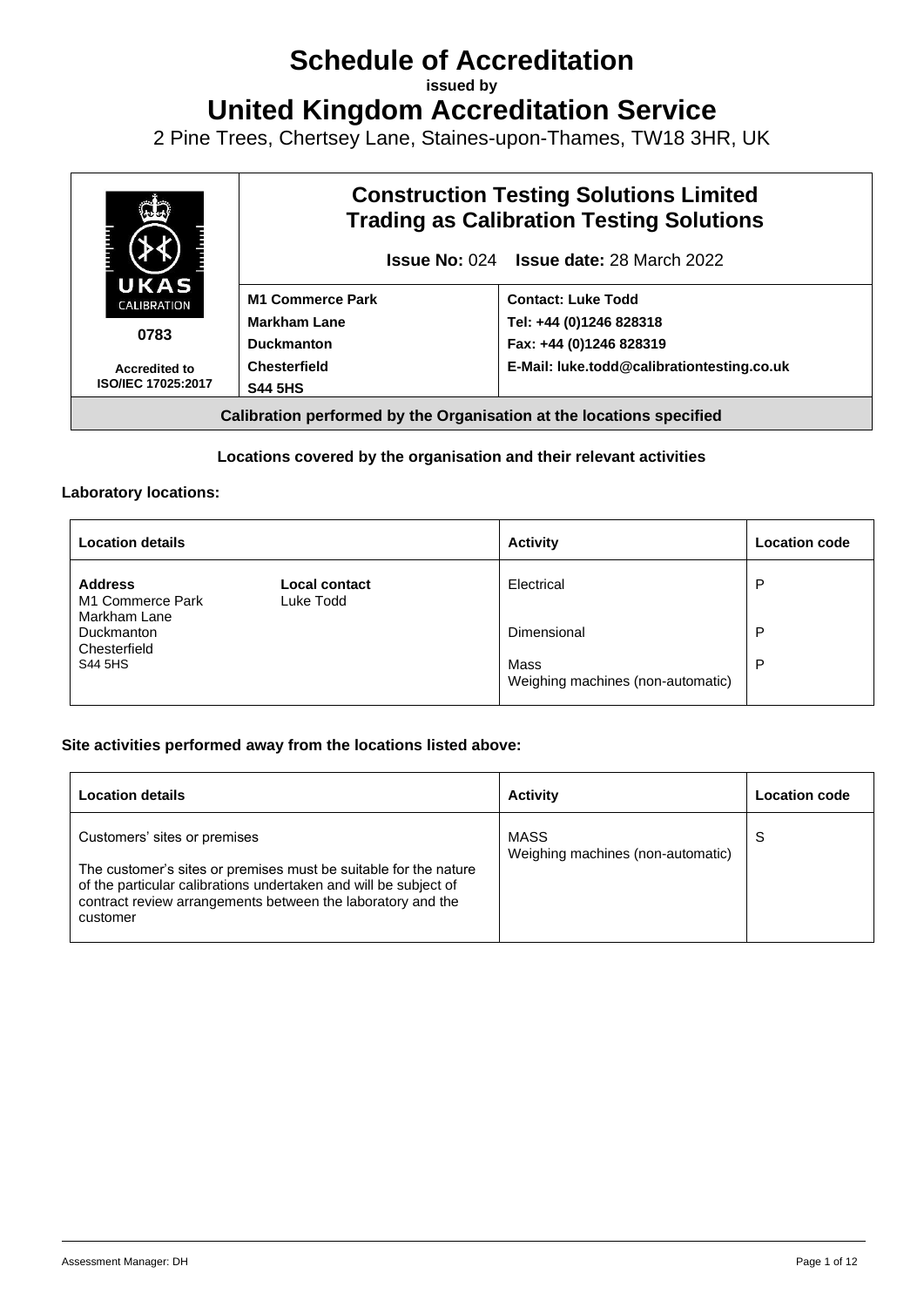|                                                   | <b>Schedule of Accreditation</b><br>issued by<br><b>United Kingdom Accreditation Service</b><br>2 Pine Trees, Chertsey Lane, Staines-upon-Thames, TW18 3HR, UK |
|---------------------------------------------------|----------------------------------------------------------------------------------------------------------------------------------------------------------------|
| UKAS<br><b>CALIBRATION</b><br>0783                | <b>Construction Testing Solutions Limited</b><br><b>Trading as Calibration Testing Solutions</b>                                                               |
| <b>Accredited to</b><br><b>ISO/IEC 17025:2017</b> | <b>Issue No: 024 Issue date: 28 March 2022</b>                                                                                                                 |
|                                                   | Calibration performed by the Organisation at the locations specified                                                                                           |

| <b>Measured Quantity</b><br>Instrument or Gauge | Range                                                                                                                                            | Expanded<br>Measurement<br>Uncertainty $(k = 2)$                                                                   | Remarks                                                         | Location<br>Code |
|-------------------------------------------------|--------------------------------------------------------------------------------------------------------------------------------------------------|--------------------------------------------------------------------------------------------------------------------|-----------------------------------------------------------------|------------------|
| <b>ELECTRICAL MEASUREMENTS</b>                  |                                                                                                                                                  |                                                                                                                    |                                                                 |                  |
| DC VOLTAGE                                      |                                                                                                                                                  |                                                                                                                    |                                                                 | P                |
| Measurement                                     | $0$ mV to 100 mV<br>100 mV to 1 V<br>1 V to 10 V<br>10 V to 100 V<br>100 V to 1000 V                                                             | $4.5 \mu$ V/V + 0.47 $\mu$ V<br>$3.3 \mu\text{V/V}$<br>$3.2 \mu\text{V/V}$<br>$4.8 \mu\text{V/N}$<br>4.9 $\mu$ V/V | Using digital multimeter with<br>10 $M\Omega$ input resistance. |                  |
|                                                 | 10 V to 100 V<br>100 V to 1000 V                                                                                                                 | $12 \mu V/V$<br>31 µV/V                                                                                            | Using digital multimeter with<br>1 $M\Omega$ input resistance.  |                  |
| Generation                                      | 0 mV to 330 mV<br>330 mV to 3.3 V<br>3.3 V to 33 V<br>33 V to 330 V<br>330 V to 1020 V                                                           | 70 $\mu$ V/V + 4.0 $\mu$ V<br>58 µV/V + 6.0 $\mu$ V<br>58 µV/V + 60 µV<br>67 µV/V<br>65 µV/V                       | Using multifunction calibrator                                  |                  |
| DC CURRENT                                      |                                                                                                                                                  |                                                                                                                    |                                                                 | P                |
| Measurement                                     | 0 $\mu$ A to 10 $\mu$ A<br>10 μA to 100 μA<br>100 µA to 1 mA<br>1 mA to 10 mA<br>10 mA to 100 mA<br>100 mA to 1 A<br>1 A to 20 A<br>10 A to 30 A | $33 \mu A/A + 20 nA$<br>17 µA/A<br>$16 \mu A/A$<br>$21 \mu A/A$<br>78 µA/A<br>270 µA/A<br>290 µA/A<br>810 µA/A     | Using digital multimeter                                        |                  |
| Generation                                      | 0 mA to 3.3 mA<br>3.3 mA to 33 mA<br>33 mA to 330 mA<br>330 mA to 2.2 A<br>2.2 A to 11 A                                                         | 150 µA/A + 60 nA<br>120 μA/A + 0.40 μA<br>120 $\mu$ A/A + 5.0 $\mu$ A<br>350 µA/A + 60 µA<br>700 µA/A + 0.46 mA    | Using multifunction calibrator                                  |                  |

# Calibration and Measurement Capability (CMC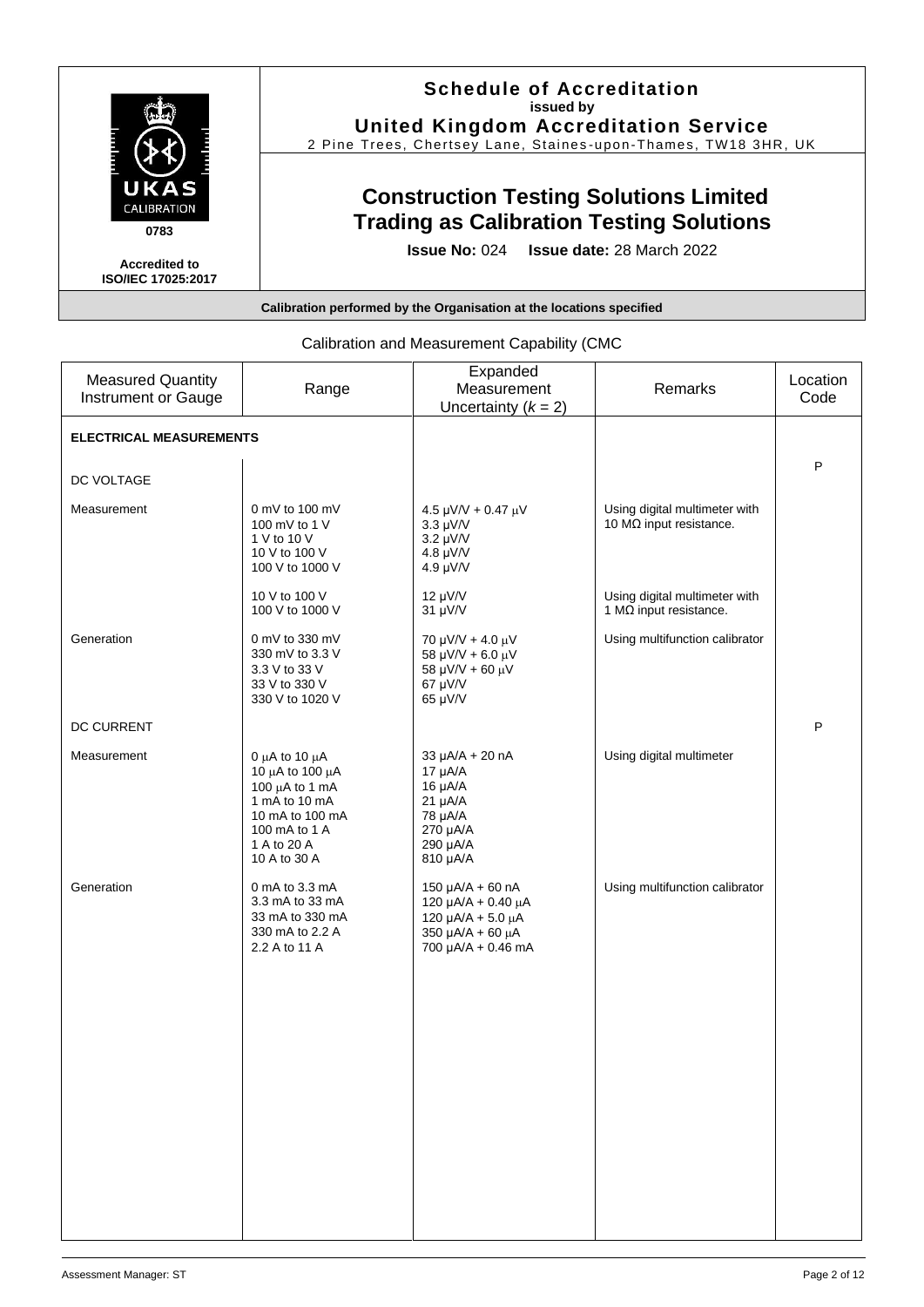|                                                   | <b>Schedule of Accreditation</b><br>issued by<br><b>United Kingdom Accreditation Service</b>                                                       |
|---------------------------------------------------|----------------------------------------------------------------------------------------------------------------------------------------------------|
|                                                   | 2 Pine Trees, Chertsey Lane, Staines-upon-Thames, TW18 3HR, UK                                                                                     |
| UKAS<br><b>CALIBRATION</b><br>0783                | <b>Construction Testing Solutions Limited</b><br><b>Trading as Calibration Testing Solutions</b><br><b>Issue No: 024 Issue date: 28 March 2022</b> |
| <b>Accredited to</b><br><b>ISO/IEC 17025:2017</b> |                                                                                                                                                    |
|                                                   | Calibration performed by the Organisation at the locations specified                                                                               |

| <b>Measured Quantity</b><br><b>Instrument or Gauge</b> | Range                                                                                                                                                                                                                                                                                                            | Expanded<br>Measurement<br>Uncertainty $(k = 2)$                                                                                                                                                                                                                           | Remarks                                                                                                                                                                                           | Location<br>Code |
|--------------------------------------------------------|------------------------------------------------------------------------------------------------------------------------------------------------------------------------------------------------------------------------------------------------------------------------------------------------------------------|----------------------------------------------------------------------------------------------------------------------------------------------------------------------------------------------------------------------------------------------------------------------------|---------------------------------------------------------------------------------------------------------------------------------------------------------------------------------------------------|------------------|
| <b>ELECTRICAL MEASUREMENTS (continued)</b>             |                                                                                                                                                                                                                                                                                                                  |                                                                                                                                                                                                                                                                            |                                                                                                                                                                                                   |                  |
| DC RESISTANCE                                          |                                                                                                                                                                                                                                                                                                                  |                                                                                                                                                                                                                                                                            |                                                                                                                                                                                                   | P                |
| Measurement                                            | $0 \Omega$ to 1 $\Omega$<br>1 $\Omega$ to 10 $\Omega$<br>10 $\Omega$ to 100 $\Omega$<br>100 $\Omega$ to 1 k $\Omega$<br>1 k $\Omega$ to 10 k $\Omega$<br>10 k $\Omega$ to 100 k $\Omega$<br>100 kΩ to 1 MΩ<br>1 M $\Omega$ to 10 M $\Omega$<br>10 M $\Omega$ to 100 M $\Omega$<br>100 M $\Omega$ to 1 G $\Omega$ | 12 μ $\Omega/\Omega$ + 26 μ $\Omega$<br>14 $\mu\Omega/\Omega$<br>11 $\mu\Omega/\Omega$<br>11 $\mu\Omega/\Omega$<br>11 $\mu\Omega/\Omega$<br>12 $\mu\Omega/\Omega$<br>14 $\mu\Omega/\Omega$<br>34 $\mu\Omega/\Omega$<br>250 $\mu\Omega/\Omega$<br>0.27%                     | Using digital multimeter                                                                                                                                                                          |                  |
|                                                        | 0 M $\Omega$ to 10 M $\Omega$<br>10 M $\Omega$ to 100 M $\Omega$<br>100 M $\Omega$ to 1 G $\Omega$<br>1 G $\Omega$ to 10 G $\Omega$                                                                                                                                                                              | $20 \mu\Omega/\Omega$ + 15 $\Omega$<br>92 $\mu\Omega/\Omega$<br>380 $\mu\Omega/\Omega$<br>0.27%                                                                                                                                                                            | At 200 V<br>At 200 V<br>At 200 V<br>At 200 V                                                                                                                                                      |                  |
| Generation                                             |                                                                                                                                                                                                                                                                                                                  |                                                                                                                                                                                                                                                                            |                                                                                                                                                                                                   |                  |
| <b>Specific Values</b>                                 |                                                                                                                                                                                                                                                                                                                  |                                                                                                                                                                                                                                                                            |                                                                                                                                                                                                   |                  |
| Decade Values                                          | 1 m $\Omega$<br>10 m $\Omega$<br>100 m $\Omega$<br>$1 \Omega$<br>10 $M\Omega$<br>100 M $\Omega$<br>1 G $\Omega$<br>10 G $\Omega$                                                                                                                                                                                 | 75 $\mu\Omega/\Omega$<br>59 $\mu\Omega/\Omega$<br>63 $\mu\Omega/\Omega$<br>63 $\mu\Omega/\Omega$<br>1.2%<br>1.3%<br>2.6%<br>1.0%                                                                                                                                           | Known resistance values for<br>application to resistance<br>measuring instruments<br>At 100 V, 500 V and 1000 V<br>At 100 V, 500 V and 1000 V<br>At 100 V, 500 V and 1000 V<br>At 100 V and 500 V |                  |
| Decade and non-decade<br>values                        | 10 $M\Omega$<br>20 MΩ<br>30 MΩ<br>40 MΩ<br>50 MΩ<br>60 MΩ<br>70 MΩ<br>80 MΩ<br>90 MΩ<br>100 M $\Omega$<br>110 M $\Omega$                                                                                                                                                                                         | $23 \mu\Omega/\Omega$<br>46 μ $Ω/Ω$<br>$69 \mu\Omega/\Omega$<br>92 $\mu\Omega/\Omega$<br>120 $\mu\Omega/\Omega$<br>140 $\mu\Omega/\Omega$<br>160 μ $\Omega/\Omega$<br>190 $\mu\Omega/\Omega$<br>$210 \mu\Omega/\Omega$<br>230 $\mu\Omega/\Omega$<br>250 $\mu\Omega/\Omega$ | Known resistance values for<br>application to resistance<br>measuring instruments                                                                                                                 |                  |
| Other values                                           | 1 $\Omega$ to 10 $\Omega$<br>10 $\Omega$ to 100 $\Omega$<br>100 $\Omega$ to 1 k $\Omega$<br>1 k $\Omega$ to 10 k $\Omega$<br>10 k $\Omega$ to 100 k $\Omega$<br>100 k $\Omega$ to 1 M $\Omega$                                                                                                                   | 580 $\mu\Omega/\Omega$<br>120 $\mu\Omega/\Omega$<br>120 $\mu\Omega/\Omega$<br>120 $\mu\Omega/\Omega$<br>120 $\mu\Omega/\Omega$<br>150 $\mu\Omega/\Omega$                                                                                                                   | Known resistance values for<br>application to resistance<br>measuring instruments                                                                                                                 |                  |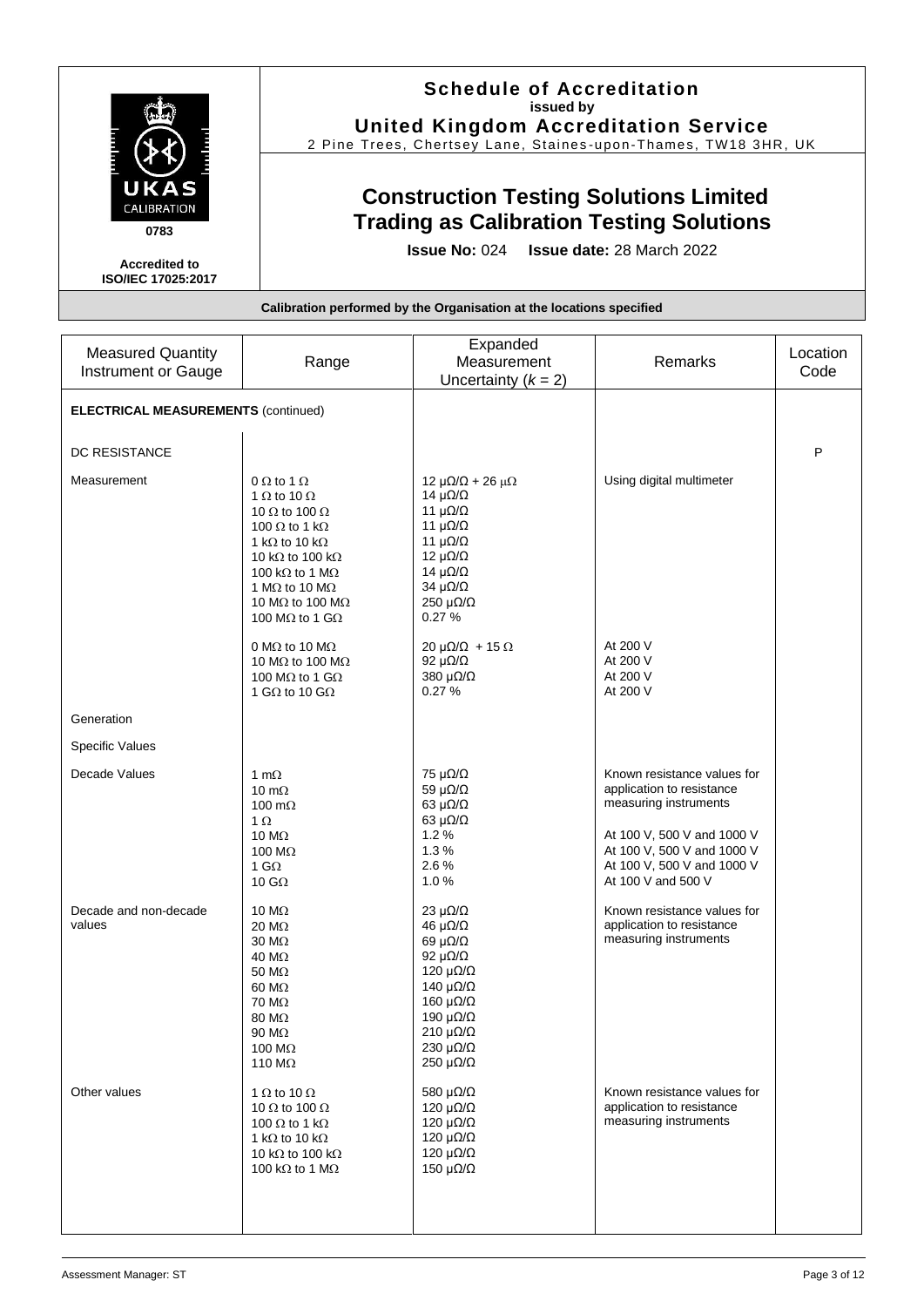|                                                   | <b>Schedule of Accreditation</b><br>issued by<br><b>United Kingdom Accreditation Service</b><br>2 Pine Trees, Chertsey Lane, Staines-upon-Thames, TW18 3HR, UK |
|---------------------------------------------------|----------------------------------------------------------------------------------------------------------------------------------------------------------------|
| UKAS<br><b>CALIBRATION</b><br>0783                | <b>Construction Testing Solutions Limited</b><br><b>Trading as Calibration Testing Solutions</b>                                                               |
| <b>Accredited to</b><br><b>ISO/IEC 17025:2017</b> | <b>Issue No: 024 Issue date: 28 March 2022</b>                                                                                                                 |
|                                                   | Calibration performed by the Organisation at the locations specified                                                                                           |

| <b>Measured Quantity</b><br>Instrument or Gauge | Range                                                                                                                 | Expanded<br>Measurement<br>Uncertainty $(k = 2)$  | Remarks                        | Location<br>Code |
|-------------------------------------------------|-----------------------------------------------------------------------------------------------------------------------|---------------------------------------------------|--------------------------------|------------------|
| <b>ELECTRICAL MEASUREMENTS (continued)</b>      |                                                                                                                       |                                                   |                                |                  |
| AC VOLTAGE                                      |                                                                                                                       |                                                   |                                | P                |
| Measurement                                     | 10 mV to 100 mV<br>10 Hz to 10 kHz<br>10 kHz to 30 kHz<br>30 kHz to 100 kHz<br>100 kHz to 300 kHz<br>300 kHz to 1 MHz | 150 µV/V<br>270 µV/V<br>620 µV/V<br>0.25%<br>1.3% | Using digital multimeter       |                  |
|                                                 | 100 mV to 1 V<br>10 Hz to 10 kHz<br>10 kHz to 30 kHz<br>30 kHz to 100 kHz<br>100 kHz to 300 kHz<br>300 kHz to 1 MHz   | 140 µV/V<br>270 µV/V<br>620 µV/V<br>0.25%<br>1.2% |                                |                  |
|                                                 | 1 V to 10 V<br>10 Hz to 10 kHz<br>10 kHz to 30 kHz<br>30 kHz to 100 kHz<br>100 kHz to 300 kHz<br>300 kHz to 1 MHz     | 140 µV/V<br>270 µV/V<br>620 µV/V<br>0.25%<br>1.2% |                                |                  |
|                                                 | 10 V to 100 V<br>20 Hz to 10 kHz<br>10 kHz to 30 kHz<br>30 kHz to 100 kHz                                             | 130 µV/V<br>270 µV/V<br>680 µV/V                  |                                |                  |
|                                                 | 100 V to 1000 V<br>40 Hz to 10 kHz<br>10 kHz to 30 kHz                                                                | 130 µV/V<br>270 µV/V                              |                                |                  |
| Generation                                      | 1 mV to 330 mV<br>45 Hz to 10 kHz<br>10 kHz to 50 kHz                                                                 | 0.10%<br>0.21%                                    | Using multifunction calibrator |                  |
|                                                 | 330 mV to 3.3 V<br>45 Hz to 10 kHz<br>10 kHz to 50 kHz                                                                | 0.036 %<br>0.039 %                                |                                |                  |
|                                                 | 3.3 V to 33 V<br>45 Hz to 10 kHz<br>10 kHz to 50 kHz                                                                  | 0.046 %<br>0.22%                                  |                                |                  |
|                                                 | 33 V to 330 V<br>45 Hz to 20 kHz                                                                                      | 0.10%                                             |                                |                  |
|                                                 | 330 V to 1100 V<br>45 Hz to 1 kHz<br>1 kHz to 20 kHz                                                                  | 0.058 %<br>0.23%                                  |                                |                  |
|                                                 |                                                                                                                       |                                                   |                                |                  |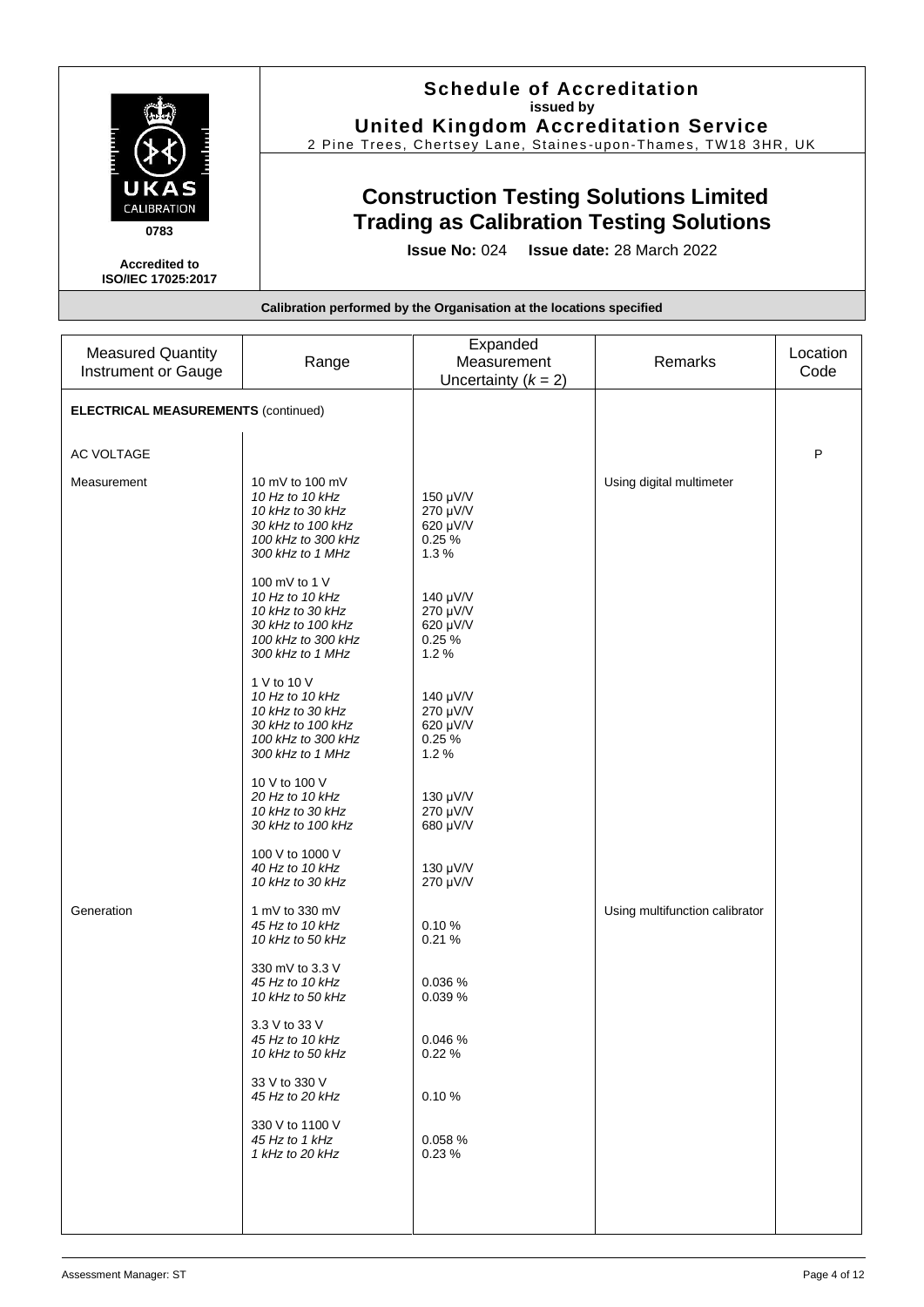|                                                   | <b>Schedule of Accreditation</b><br>issued by<br><b>United Kingdom Accreditation Service</b><br>2 Pine Trees, Chertsey Lane, Staines-upon-Thames, TW18 3HR, UK |
|---------------------------------------------------|----------------------------------------------------------------------------------------------------------------------------------------------------------------|
| UKAS<br><b>CALIBRATION</b><br>0783                | <b>Construction Testing Solutions Limited</b><br><b>Trading as Calibration Testing Solutions</b>                                                               |
| <b>Accredited to</b><br><b>ISO/IEC 17025:2017</b> | <b>Issue No: 024 Issue date: 28 March 2022</b>                                                                                                                 |
|                                                   | Calibration performed by the Organisation at the locations specified                                                                                           |

| <b>Measured Quantity</b><br>Instrument or Gauge | Range                                                                        | Expanded<br>Measurement<br>Uncertainty $(k = 2)$ | Remarks                        | Location<br>Code |
|-------------------------------------------------|------------------------------------------------------------------------------|--------------------------------------------------|--------------------------------|------------------|
| <b>ELECTRICAL MEASUREMENTS (continued)</b>      |                                                                              |                                                  |                                |                  |
| <b>AC CURRENT</b>                               |                                                                              |                                                  |                                | P                |
| Measurement                                     | $1\mu$ A to $10\mu$ A<br>10 Hz to 10 kHz                                     | $0.24 \% + 4.0 nA$                               | Using digital multimeter       |                  |
|                                                 | 10 μA to 100 μA<br>10 Hz to 2 kHz<br>2 kHz to 10 kHz<br>10 kHz to 30 kHz     | 340 µA/A<br>620 µA/A<br>870 µA/A                 |                                |                  |
|                                                 | 100 $\mu$ A to 1 mA<br>10 Hz to 2 kHz<br>2 kHz to 10 kHz<br>10 kHz to 30 kHz | 330 µA/A<br>620 µA/A<br>860 µA/A                 |                                |                  |
|                                                 | 1 mA to 10 mA<br>10 Hz to 2 kHz<br>2 kHz to 10 kHz<br>10 kHz to 30 kHz       | 330 µA/A<br>620 µA/A<br>860 µA/A                 |                                |                  |
|                                                 | 10 mA to 100 mA<br>10 Hz to 2 kHz<br>2 kHz to 10 kHz<br>10 kHz to 30 kHz     | 330 µA/A<br>610 µA/A<br>860 µA/A                 |                                |                  |
|                                                 | 100 mA to 1 A<br>10 Hz to 2 kHz<br>2 kHz to 10 kHz                           | 370 µA/A<br>650 µA/A                             |                                |                  |
|                                                 | 1 A to 10 A<br>10 Hz to 10 kHz                                               | 980 µA/A                                         |                                |                  |
|                                                 | 10 A to 30 A<br>10 Hz to 1 kHz                                               | 0.11%                                            |                                |                  |
| Generation                                      | 30 µA to 3.3 mA<br>10 Hz to 5 kHz                                            | 0.23%                                            | Using multifunction calibrator |                  |
|                                                 | 3.3 mA to 33 mA<br>10 Hz to 5 kHz                                            | 0.23%                                            |                                |                  |
|                                                 | 33 mA to 330 mA<br>10 Hz to 5 kHz                                            | 0.23%                                            |                                |                  |
|                                                 | 330 mA to 2.2 A<br>10 Hz to 1 kHz<br>1 kHz to 5 kHz                          | 0.23%<br>0.87%                                   |                                |                  |
|                                                 | 2.2 A to 11 A<br>45 Hz to 500 Hz<br>500 Hz to 1 kHz                          | 0.12%<br>0.38%                                   |                                |                  |
|                                                 |                                                                              |                                                  |                                |                  |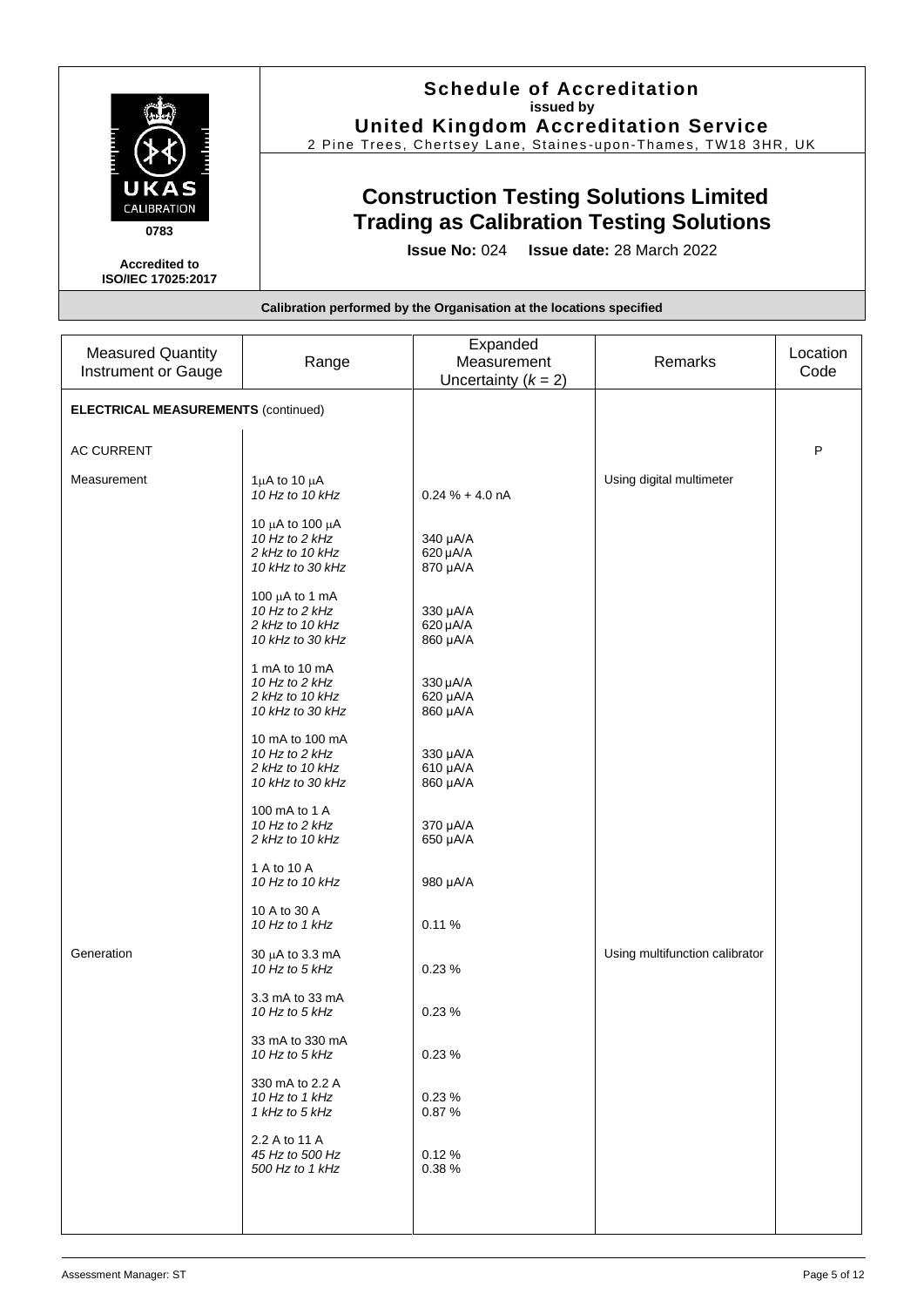|                                                   | <b>Schedule of Accreditation</b><br>issued by                                                    |
|---------------------------------------------------|--------------------------------------------------------------------------------------------------|
|                                                   | <b>United Kingdom Accreditation Service</b>                                                      |
|                                                   | 2 Pine Trees, Chertsey Lane, Staines-upon-Thames, TW18 3HR, UK                                   |
| UKAS<br><b>CALIBRATION</b><br>0783                | <b>Construction Testing Solutions Limited</b><br><b>Trading as Calibration Testing Solutions</b> |
| <b>Accredited to</b><br><b>ISO/IEC 17025:2017</b> | <b>Issue No: 024 Issue date: 28 March 2022</b>                                                   |
|                                                   | Calibration performed by the Organisation at the locations specified                             |

|                                                                                                 |                                                                                                                                                                                                | Expanded                                              |                                         |                  |
|-------------------------------------------------------------------------------------------------|------------------------------------------------------------------------------------------------------------------------------------------------------------------------------------------------|-------------------------------------------------------|-----------------------------------------|------------------|
| <b>Measured Quantity</b><br><b>Instrument or Gauge</b>                                          | Range                                                                                                                                                                                          | Measurement<br>Uncertainty $(k = 2)$                  | Remarks                                 | Location<br>Code |
| ELECTRICAL TEMPERATURE SIMULATION                                                               |                                                                                                                                                                                                |                                                       |                                         | P                |
| Temperature Indicators and<br>Simulators (t/c Types)<br>calibration by Electrical<br>Simulation |                                                                                                                                                                                                |                                                       |                                         |                  |
| <b>Base Metal Thermocouples</b>                                                                 | Type K-200 $^{\circ}$ C to -100 $^{\circ}$ C<br>Type K-100 $^{\circ}$ C to -25 $^{\circ}$ C<br>Type K $-25^{\circ}$ C to $+120^{\circ}$ C<br>Type K 120°C to 1000°C<br>Type K 1000°C to 1372°C | 0.40 °C<br>0.24 °C<br>0.22 °C<br>0.32 °C<br>0.48 °C   | Including Cold Junction<br>Compensation |                  |
|                                                                                                 | Type J-210 $^{\circ}$ C to -100 $^{\circ}$ C<br>Type J-100 $^{\circ}$ C to -30 $^{\circ}$ C<br>Type J $-30^{\circ}$ C to $+150^{\circ}$ C<br>Type J 150°C to 760°C<br>Type J 760°C to 1200°C   | $0.33$ °C<br>0.22 °C<br>0.20 °C<br>0.23 °C<br>0.29 °C | Including Cold Junction<br>Compensation |                  |
|                                                                                                 | Type N-200°C to -100°C<br>Type N-100 $^{\circ}$ C to -25 $^{\circ}$ C<br>Type N $-25^{\circ}$ C to $+120^{\circ}$ C<br>Type N 120°C to 410°C<br>Type N 410°C to 1300°C                         | 0.14 °C<br>0.12 °C<br>0.11 °C<br>0.11 °C<br>0.11 °C   | Including Cold Junction<br>Compensation |                  |
|                                                                                                 | Type T -250°C to -150°C<br>Type T-150°C to<br>$0^{\circ}$ C<br>Type T 0°C to 120°C<br>Type T 120 $^{\circ}$ C to 400 $^{\circ}$ C                                                              | 0.74 °C<br>0.30 °C<br>0.22 °C<br>0.20 °C              | Including Cold Junction<br>Compensation |                  |
| Nobel Metal Thermocouples                                                                       | Type B 600°C to 800°C<br>Type B 800°C to 1000°C<br>Type B 1000°C to 1550°C<br>Type B 1550°C to 1820°C                                                                                          | 0.59 °C<br>0.23 °C<br>0.21 °C<br>0.22 °C              | Including Cold Junction<br>Compensation |                  |
|                                                                                                 | Type R<br>0°C to 250°C<br>Type R $250^{\circ}$ C to $400^{\circ}$ C<br>Type R 400°C to 1000°C<br>Type R 1000°C to 1767°C                                                                       | 0.68 °C<br>0.42 °C<br>0.40 °C<br>0.48 °C              | Including Cold Junction<br>Compensation |                  |
|                                                                                                 | 0°C to 250°C<br>Type S<br>Type S 250°C to 1000°C<br>Type S 1000°C to 1400°C<br>Type S 1400°C to 1767°C                                                                                         | 0.56 °C<br>0.44 °C<br>0.44 °C<br>0.55 °C              | Including Cold Junction<br>Compensation |                  |
|                                                                                                 | Type E -250°C to -100°C<br>Type $E -100^{\circ}C$ to $-25^{\circ}C$<br>Type E $-25^{\circ}$ C to $+350^{\circ}$ C<br>Type $E = 350^{\circ}C$ to $650^{\circ}C$<br>Type E 650°C to 1000°C       | 0.59 °C<br>0.22 °C<br>0.20 °C<br>0.22 °C<br>0.70 °C   | Including Cold Junction<br>Compensation |                  |
|                                                                                                 |                                                                                                                                                                                                |                                                       |                                         |                  |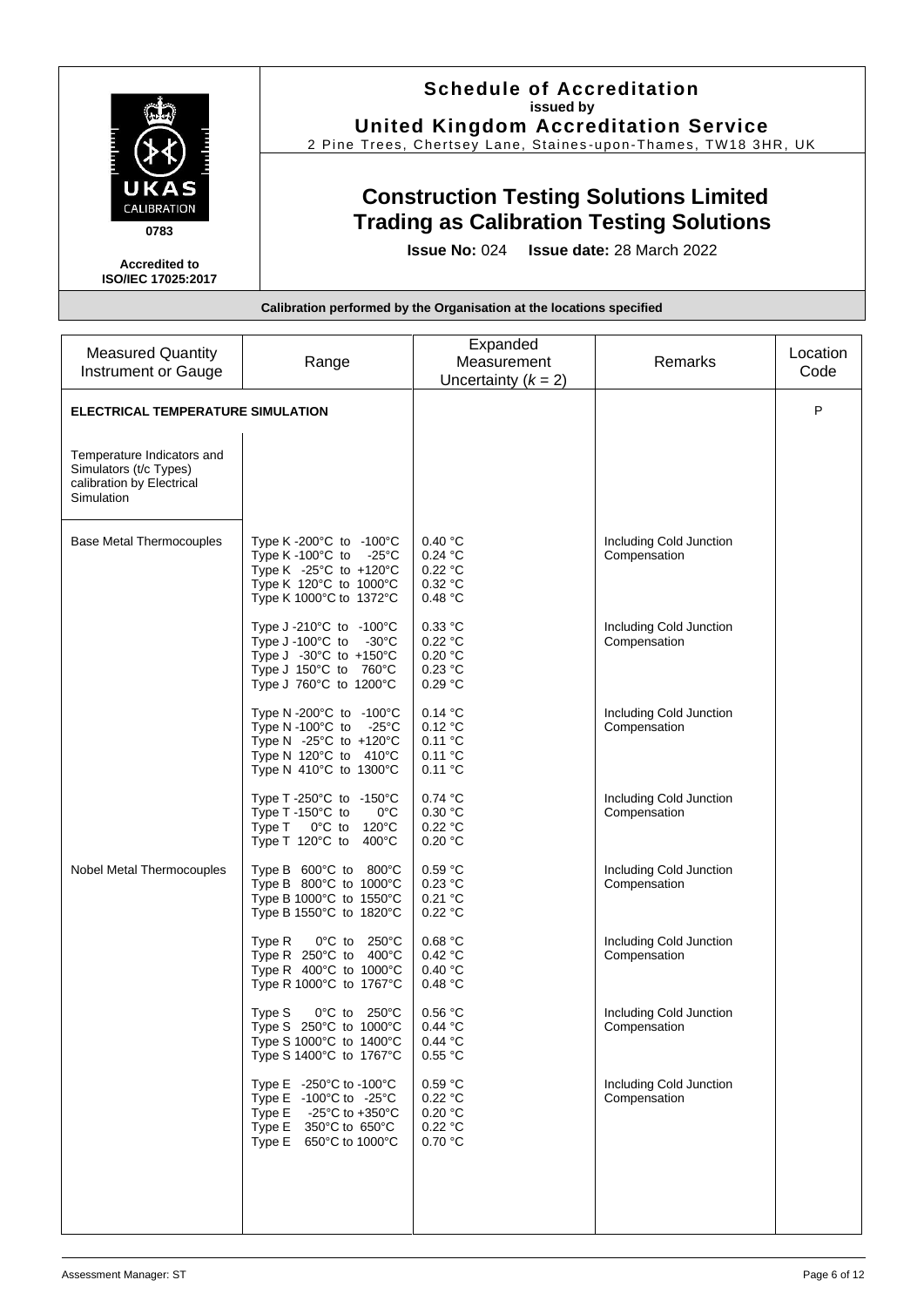|                                                   | <b>Schedule of Accreditation</b><br>issued by<br><b>United Kingdom Accreditation Service</b><br>2 Pine Trees, Chertsey Lane, Staines-upon-Thames, TW18 3HR, UK |
|---------------------------------------------------|----------------------------------------------------------------------------------------------------------------------------------------------------------------|
| UKAS<br><b>CALIBRATION</b><br>0783                | <b>Construction Testing Solutions Limited</b><br><b>Trading as Calibration Testing Solutions</b>                                                               |
| <b>Accredited to</b><br><b>ISO/IEC 17025:2017</b> | <b>Issue No: 024 Issue date: 28 March 2022</b>                                                                                                                 |
|                                                   | Calibration performed by the Organisation at the locations specified                                                                                           |

| <b>Measured Quantity</b>                                                                          | Range                                                                                                                         | Expanded<br>Measurement                                            | Remarks | Location     |
|---------------------------------------------------------------------------------------------------|-------------------------------------------------------------------------------------------------------------------------------|--------------------------------------------------------------------|---------|--------------|
| Instrument or Gauge                                                                               |                                                                                                                               | Uncertainty $(k = 2)$                                              |         | Code         |
| <b>ELECTRICAL TEMPERATURE SIMULATION (continued)</b>                                              |                                                                                                                               |                                                                    |         | $\mathsf{P}$ |
| Cold Junction Compensation                                                                        | At ambient temperature of<br>21 °C $\pm$ 3 °C                                                                                 | 0.20 °C                                                            |         |              |
| Temperature Indicators and<br>Simulators (PT100 Types)<br>calibration by Electrical<br>Simulation |                                                                                                                               |                                                                    |         |              |
| PT 100 Indicators                                                                                 | -200 $^{\circ}$ C to<br>$0^{\circ}$ C<br>0°C to 100°C<br>100°C to 300°C<br>300°C to 400°C<br>400°C to 630°C<br>630°C to 800°C | $0.077$ °C<br>0.095 °C<br>0.12 °C<br>0.13 °C<br>0.15 °C<br>0.27 °C |         |              |
| PT 100 Simulators                                                                                 | -200 °C to 0 °C<br>0 °C to 560 °C<br>560 °C to 850 °C                                                                         | 0.053 °C<br>0.050 °C<br>0.072 °C                                   |         |              |
|                                                                                                   |                                                                                                                               |                                                                    |         |              |
|                                                                                                   |                                                                                                                               |                                                                    |         |              |
|                                                                                                   |                                                                                                                               |                                                                    |         |              |
|                                                                                                   |                                                                                                                               |                                                                    |         |              |
|                                                                                                   |                                                                                                                               |                                                                    |         |              |
|                                                                                                   |                                                                                                                               |                                                                    |         |              |
|                                                                                                   |                                                                                                                               |                                                                    |         |              |
|                                                                                                   |                                                                                                                               |                                                                    |         |              |
|                                                                                                   |                                                                                                                               |                                                                    |         |              |
|                                                                                                   |                                                                                                                               |                                                                    |         |              |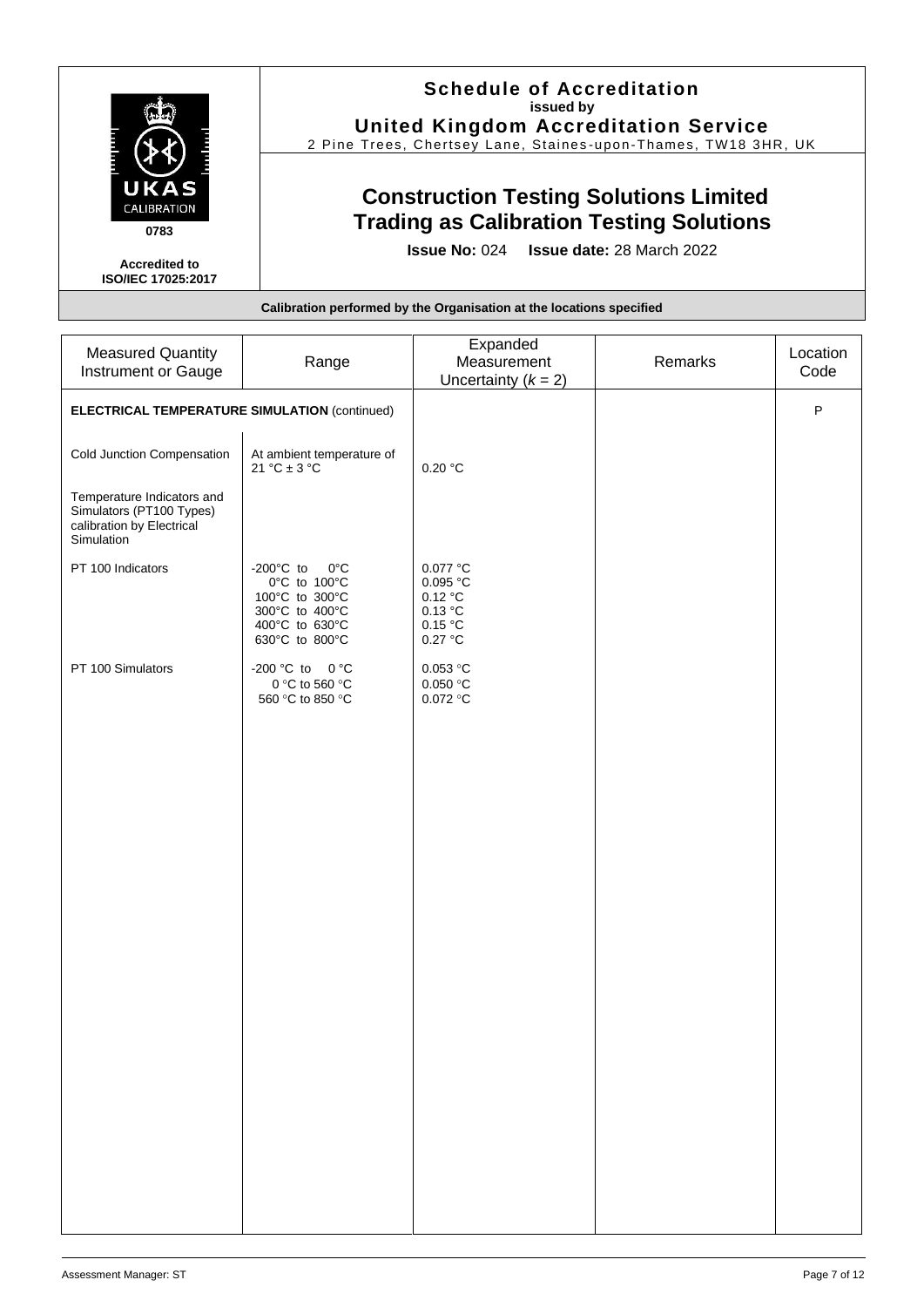|                                                                      | <b>Schedule of Accreditation</b><br>issued by<br><b>United Kingdom Accreditation Service</b><br>2 Pine Trees, Chertsey Lane, Staines-upon-Thames, TW18 3HR, UK |                                                                                                                                                                                                                                                                                                                                                                                                                                             |                                                                                   |                  |  |
|----------------------------------------------------------------------|----------------------------------------------------------------------------------------------------------------------------------------------------------------|---------------------------------------------------------------------------------------------------------------------------------------------------------------------------------------------------------------------------------------------------------------------------------------------------------------------------------------------------------------------------------------------------------------------------------------------|-----------------------------------------------------------------------------------|------------------|--|
| UKAS<br><b>CALIBRATION</b><br>0783                                   | <b>Construction Testing Solutions Limited</b><br><b>Trading as Calibration Testing Solutions</b>                                                               |                                                                                                                                                                                                                                                                                                                                                                                                                                             |                                                                                   |                  |  |
| <b>Accredited to</b><br><b>ISO/IEC 17025:2017</b>                    |                                                                                                                                                                | <b>Issue No: 024</b>                                                                                                                                                                                                                                                                                                                                                                                                                        | <b>Issue date: 28 March 2022</b>                                                  |                  |  |
|                                                                      |                                                                                                                                                                | Calibration performed by the Organisation at the locations specified                                                                                                                                                                                                                                                                                                                                                                        |                                                                                   |                  |  |
| <b>Measured Quantity</b><br>Instrument or Gauge                      | Range                                                                                                                                                          | Expanded<br>Measurement<br>Uncertainty $(k = 2)$                                                                                                                                                                                                                                                                                                                                                                                            | Remarks                                                                           | Location<br>Code |  |
|                                                                      |                                                                                                                                                                | RANGE IN MILLIMETRES AND UNCERTAINTY IN MICROMETRES UNLESS OTHERWISE STATED                                                                                                                                                                                                                                                                                                                                                                 |                                                                                   |                  |  |
| <b>DIMENSIONAL MEASUREMENTS</b>                                      |                                                                                                                                                                |                                                                                                                                                                                                                                                                                                                                                                                                                                             |                                                                                   |                  |  |
| <b>NOTES</b>                                                         |                                                                                                                                                                | In addition to these items, other similar items, including parts of measuring instruments and machines, may be calibrated in accordance with<br>the stated best measurement uncertainty capability. Where the item or part calibrated is of lower quality due to wear, errors in geometry or<br>form, or poor surface texture, or where any other factor adversely affects the measurement capability, greater uncertainties may be quoted. |                                                                                   |                  |  |
| All linear calibrations may be given in inch units.                  |                                                                                                                                                                |                                                                                                                                                                                                                                                                                                                                                                                                                                             |                                                                                   |                  |  |
| <b>LENGTH</b>                                                        |                                                                                                                                                                |                                                                                                                                                                                                                                                                                                                                                                                                                                             |                                                                                   | P                |  |
| Plain plug gauges (parallel)                                         | 1 to 50 diameter<br>50 to 100 diameter<br>100 to 200 diameter                                                                                                  | 1.0 on diameter<br>1.0 on diameter<br>1.5 on diameter                                                                                                                                                                                                                                                                                                                                                                                       | Comparison to end<br>standards using a length<br>measuring machine                |                  |  |
| Plain ring gauges (parallel)                                         | 1 to 10 diameter<br>10 to 50 diameter<br>50 to 100 diameter<br>100 to 200 diameter                                                                             | 2.0 on diameter<br>2.0 on diameter<br>2.0 on diameter<br>2.4 on diameter                                                                                                                                                                                                                                                                                                                                                                    | Comparison to master<br>setting rings using a length<br>measuring machine         |                  |  |
| Length gauge, flat and<br>spherical ended (excluding<br>length bars) | 0 to 1200                                                                                                                                                      | $1.0 + (8.0 \times \text{length in m})$                                                                                                                                                                                                                                                                                                                                                                                                     | Comparison to end<br>standards                                                    |                  |  |
| Plain gap gauges (parallel)                                          | 2 to 100<br>100 to 200<br>200 to 300                                                                                                                           | 3.0<br>5.0<br>8.0                                                                                                                                                                                                                                                                                                                                                                                                                           | BS 969:2008<br>Comparison to end<br>standards                                     |                  |  |
| Feeler gauges                                                        | 0.020 to 1                                                                                                                                                     | 2.0                                                                                                                                                                                                                                                                                                                                                                                                                                         | BS 957:2008<br>Comparison to end<br>standards using a length<br>measuring machine |                  |  |
| Paint thickness settingfoils                                         | 0.020 to 1                                                                                                                                                     | 2.0                                                                                                                                                                                                                                                                                                                                                                                                                                         | Comparison to end<br>standards using a length<br>measuring machine                |                  |  |
| Parallels                                                            | up to<br>5 to 50 x 100 x 400                                                                                                                                   | Dependent on size and grade<br>From 2.0 to 5.0                                                                                                                                                                                                                                                                                                                                                                                              | BS 906: Part 1: 1972<br>Comparison to datum<br>surfaces<br>and end standards      |                  |  |
| $Rule - steel$                                                       | 0 to 1000<br>1000 to 2000                                                                                                                                      | $5.0 + (50 \times \text{length in m})$<br>$10 + (50 \times \text{length in m})$                                                                                                                                                                                                                                                                                                                                                             | BS 4372:1968<br>Using a length measuring<br>machine with microscope               |                  |  |
|                                                                      |                                                                                                                                                                |                                                                                                                                                                                                                                                                                                                                                                                                                                             |                                                                                   |                  |  |
|                                                                      |                                                                                                                                                                |                                                                                                                                                                                                                                                                                                                                                                                                                                             |                                                                                   |                  |  |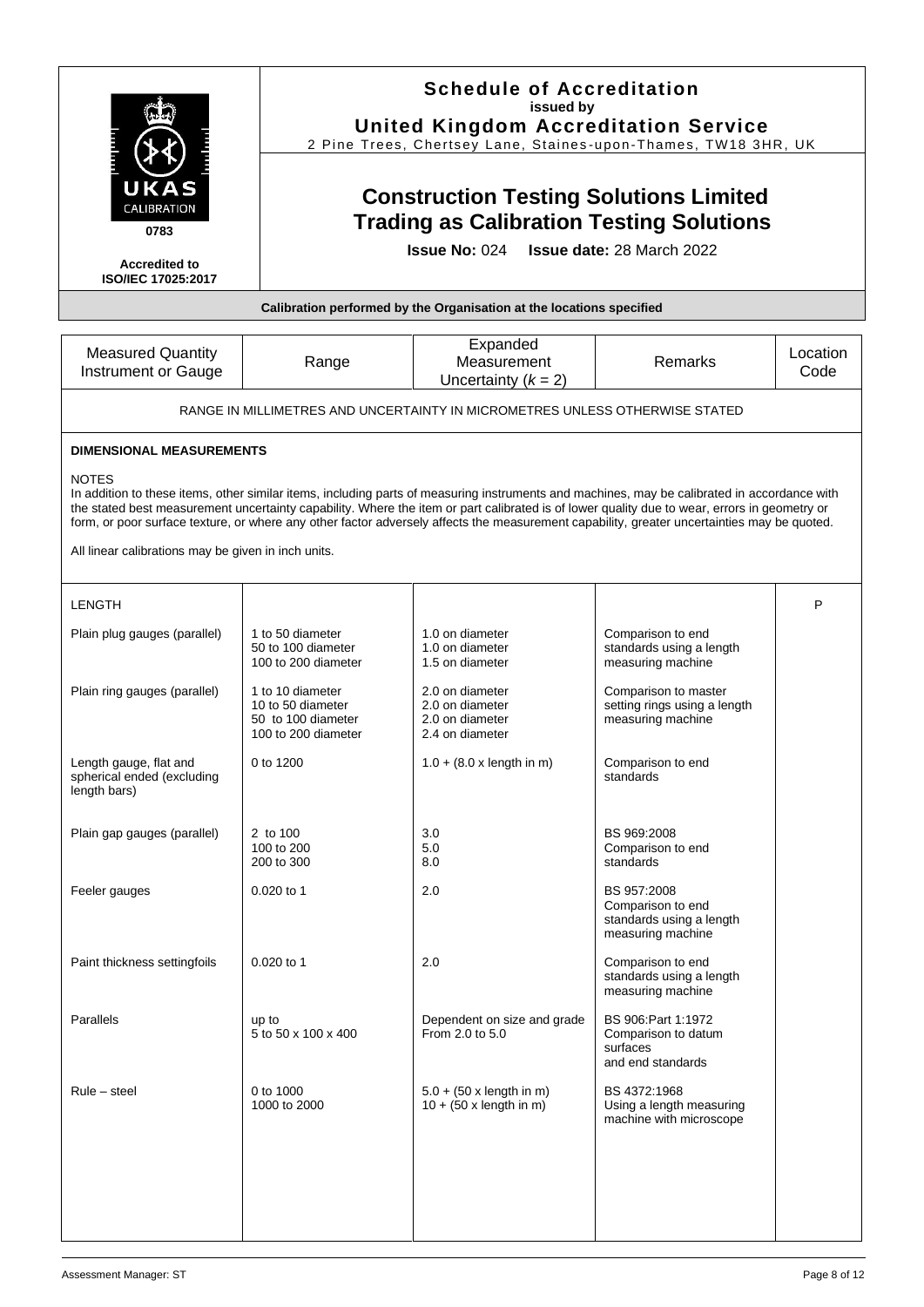|                                                                      | <b>Schedule of Accreditation</b><br>issued by<br><b>United Kingdom Accreditation Service</b><br>2 Pine Trees, Chertsey Lane, Staines-upon-Thames, TW18 3HR, UK |  |
|----------------------------------------------------------------------|----------------------------------------------------------------------------------------------------------------------------------------------------------------|--|
| UKAS<br>CALIBRATION<br>0783                                          | <b>Construction Testing Solutions Limited</b><br><b>Trading as Calibration Testing Solutions</b>                                                               |  |
| <b>Accredited to</b><br>ISO/IEC 17025:2017                           | <b>Issue No: 024 Issue date: 28 March 2022</b>                                                                                                                 |  |
| Calibration performed by the Organisation at the locations specified |                                                                                                                                                                |  |

| <b>Measured Quantity</b><br>Instrument or Gauge                                                                                                                                                                                  | Range                                    | Expanded<br>Measurement<br>Uncertainty $(k = 2)$ | Remarks                                                                                                                                                                | Location<br>Code |
|----------------------------------------------------------------------------------------------------------------------------------------------------------------------------------------------------------------------------------|------------------------------------------|--------------------------------------------------|------------------------------------------------------------------------------------------------------------------------------------------------------------------------|------------------|
| RANGE IN MILLIMETRES AND UNCERTAINTY IN MICROMETRES UNLESS OTHERWISE STATED                                                                                                                                                      |                                          |                                                  |                                                                                                                                                                        |                  |
| <b>DIMENSIONAL</b><br><b>MEASUREMENTS</b><br>(continued)                                                                                                                                                                         |                                          |                                                  |                                                                                                                                                                        | P                |
| Thread measuring cylinders                                                                                                                                                                                                       | $0.1$ to 5                               | 0.5                                              | As BS 3777, BS 5590 and<br>specials. Comparison to end<br>standards using a length<br>measuring machine                                                                |                  |
| Screw plug gauges (parallel)<br>including check and setting<br>plugs                                                                                                                                                             | 1 to 100 diameter<br>100 to 200 diameter | 3.0<br>5.0                                       | Single start symmetrical<br>thread gauges only<br>Comparison to cylindrical<br>setting standards and thread<br>measuring cylinders using a<br>length measuring machine |                  |
| Screw ring gauges (parallel)                                                                                                                                                                                                     | 3 to 100 diameter<br>100 to 150 diameter | 4.0<br>6.0                                       | Single start symmetrical<br>thread gauges only<br>Comparison to master<br>setting ring using a length<br>measuring machine and T-<br>shape ball probe method           |                  |
| Screw pitch                                                                                                                                                                                                                      | $0.2$ to $8$                             | 1.5                                              | Using a length measuring<br>machine and pitch<br>attachment                                                                                                            |                  |
| Screw flank angle                                                                                                                                                                                                                | $0^\circ$ to $52^\circ$                  | 5.0 minutes of arc                               | Mechanical and optical<br>comparison                                                                                                                                   |                  |
| ANGLE                                                                                                                                                                                                                            |                                          |                                                  |                                                                                                                                                                        | P                |
| NOTE The best measurement uncertainty capabilities are for the departure from flatness, straightness, or squareness, i.e. the<br>distance separating the two parallel planes which just enclose the surface under consideration. |                                          |                                                  |                                                                                                                                                                        |                  |
| Squares Blade type                                                                                                                                                                                                               | 50 to 300<br>300 to 600                  | 3.0<br>On squareness<br>5.0<br>On squareness     | BS 939:2007<br>Comparison to cylindrical<br>square and datum surfaces                                                                                                  |                  |
|                                                                                                                                                                                                                                  |                                          |                                                  |                                                                                                                                                                        |                  |
|                                                                                                                                                                                                                                  |                                          |                                                  |                                                                                                                                                                        |                  |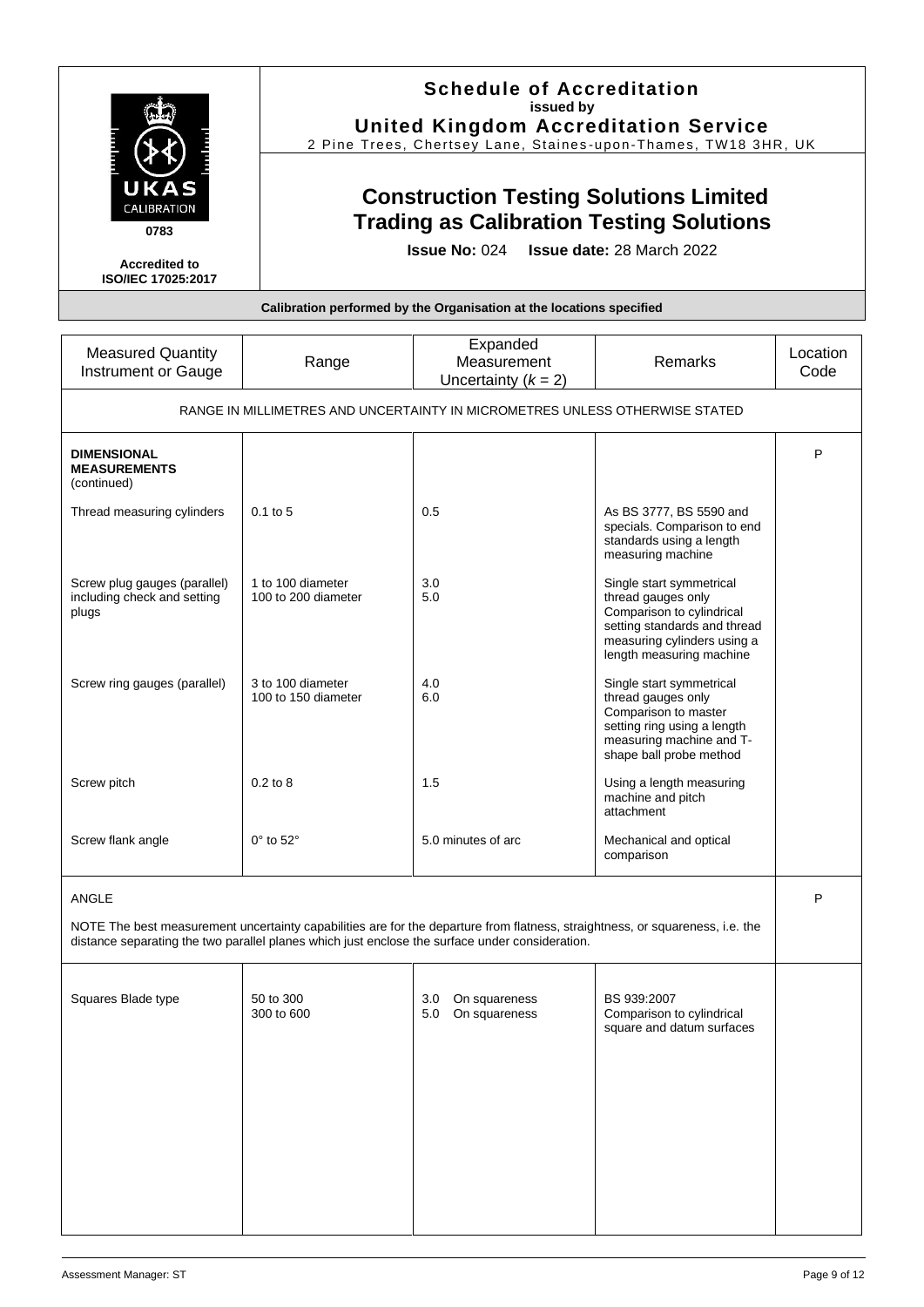|                                            | <b>Schedule of Accreditation</b><br>issued by<br><b>United Kingdom Accreditation Service</b><br>2 Pine Trees, Chertsey Lane, Staines-upon-Thames, TW18 3HR, UK |
|--------------------------------------------|----------------------------------------------------------------------------------------------------------------------------------------------------------------|
| UKAS<br>CALIBRATION<br>0783                | <b>Construction Testing Solutions Limited</b><br><b>Trading as Calibration Testing Solutions</b>                                                               |
| <b>Accredited to</b><br>ISO/IEC 17025:2017 | <b>Issue No: 024 Issue date: 28 March 2022</b>                                                                                                                 |
|                                            | Calibration performed by the Organisation at the locations specified                                                                                           |

| <b>Measured Quantity</b><br>Instrument or Gauge                             | Range     | Expanded<br>Measurement<br>Uncertainty $(k = 2)$                      | Remarks                                                                                           | Location<br>Code |
|-----------------------------------------------------------------------------|-----------|-----------------------------------------------------------------------|---------------------------------------------------------------------------------------------------|------------------|
| RANGE IN MILLIMETRES AND UNCERTAINTY IN MICROMETRES UNLESS OTHERWISE STATED |           |                                                                       |                                                                                                   |                  |
| <b>DIMENSIONAL MEASUREMENTS (continued)</b>                                 |           |                                                                       |                                                                                                   |                  |
| MEASURING INSTRUMENTS AND MACHINES                                          |           |                                                                       |                                                                                                   | P                |
| <b>Micrometers</b>                                                          |           |                                                                       | Comparison to end<br>standards and optical<br>parallels                                           |                  |
| External                                                                    | 0 to 1000 | Heads                                                                 | As BS 870:2008 (and above)                                                                        |                  |
| Internal                                                                    | 0 to 900  | 2.0 between any two points                                            | As BS 959:2008                                                                                    |                  |
| Depth                                                                       | 0 to 300  | Setting and extension rods<br>$1.0 + (8.0 \times \text{length in m})$ | As BS 6468:2008                                                                                   |                  |
| Vernier, dial and digital<br>gauges                                         |           |                                                                       | Comparison to end<br>standards                                                                    |                  |
| Calliper                                                                    | 0 to 1200 | Overall performance<br>$10 + (30 \times \text{length in m})$          | BS 887:2008 (and above)                                                                           |                  |
| Height                                                                      | 0 to 1000 | Overall performance<br>$10 + (30 \times \text{length in m})$          | BS 1643:2008                                                                                      |                  |
| Depth                                                                       | 0 to 600  | Overall performance<br>$10 + (30 \times \text{length in m})$          | BS 6365:2008                                                                                      |                  |
| Dial gauges and dial test<br>indicators                                     | 0 to 50   | 1.0                                                                   | BS 907:2008 and<br>BS 2795:1981<br>Comparison to length<br>measuring machine and end<br>standards |                  |
| Electronic indicators                                                       |           |                                                                       |                                                                                                   |                  |
| Lever type                                                                  | $0$ to 5  | 1.0                                                                   | Comparison to length<br>measuring machine and end<br>standards                                    |                  |
| Linear type                                                                 | 0 to 50   | 0.7                                                                   | Comparison to length<br>measuring machine and end<br>standards                                    |                  |
|                                                                             |           |                                                                       |                                                                                                   |                  |
|                                                                             |           |                                                                       |                                                                                                   |                  |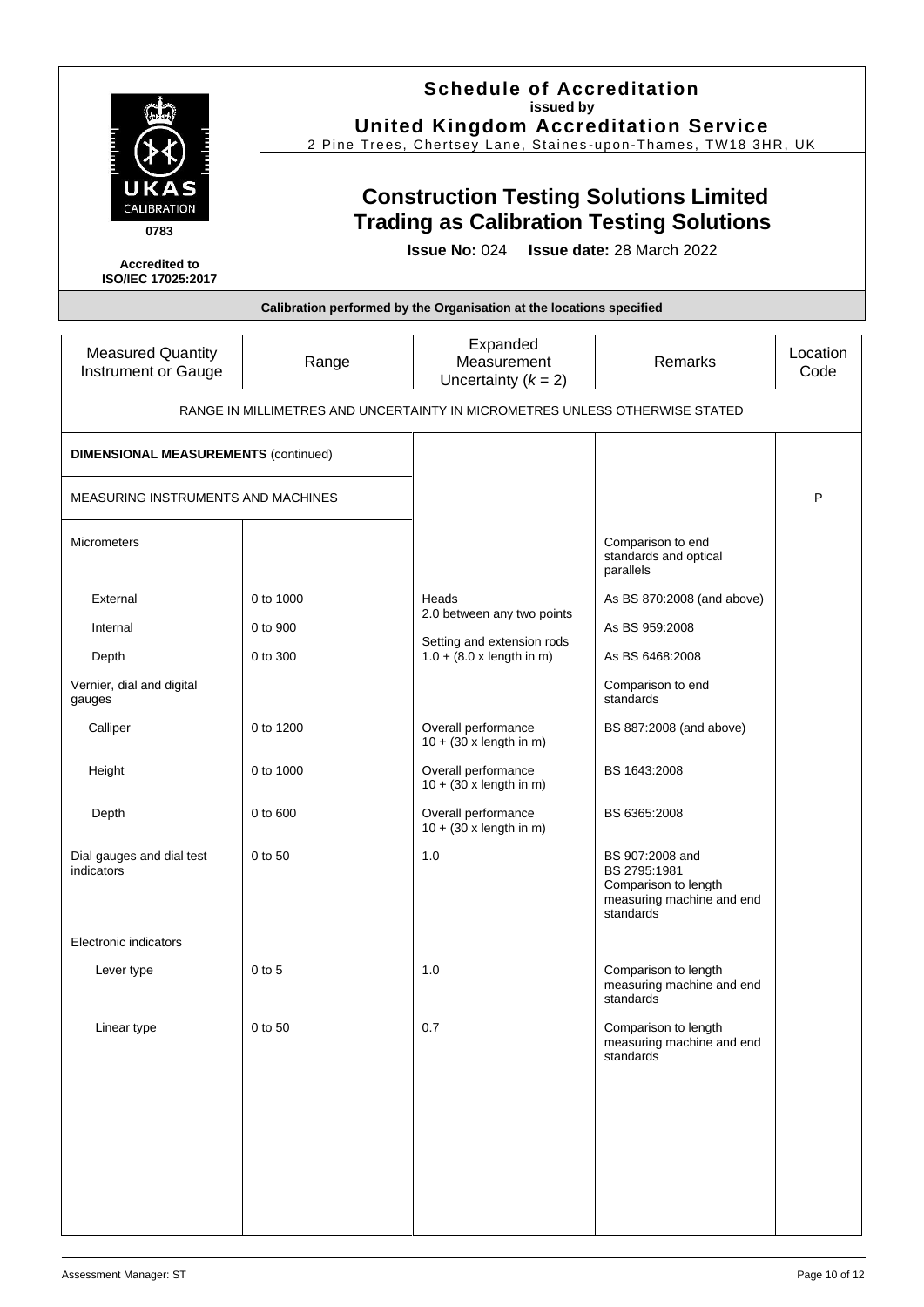|                                                   | <b>Schedule of Accreditation</b><br>issued by<br><b>United Kingdom Accreditation Service</b><br>2 Pine Trees, Chertsey Lane, Staines-upon-Thames, TW18 3HR, UK |
|---------------------------------------------------|----------------------------------------------------------------------------------------------------------------------------------------------------------------|
| UKAS<br><b>CALIBRATION</b><br>0783                | <b>Construction Testing Solutions Limited</b><br><b>Trading as Calibration Testing Solutions</b>                                                               |
| <b>Accredited to</b><br><b>ISO/IEC 17025:2017</b> | <b>Issue No: 024 Issue date: 28 March 2022</b>                                                                                                                 |
|                                                   | Calibration performed by the Organisation at the locations specified                                                                                           |

| <b>Measured Quantity</b><br>Instrument or Gauge      | Range                                                                                                                                                                                                                    | Expanded<br>Measurement<br>Uncertainty $(k = 2)$                                                                                                                                                                                                                                            | Remarks                                                                                                                                                                                                                                                                                                                                                   | Location<br>Code |
|------------------------------------------------------|--------------------------------------------------------------------------------------------------------------------------------------------------------------------------------------------------------------------------|---------------------------------------------------------------------------------------------------------------------------------------------------------------------------------------------------------------------------------------------------------------------------------------------|-----------------------------------------------------------------------------------------------------------------------------------------------------------------------------------------------------------------------------------------------------------------------------------------------------------------------------------------------------------|------------------|
| <b>MASS</b>                                          |                                                                                                                                                                                                                          |                                                                                                                                                                                                                                                                                             |                                                                                                                                                                                                                                                                                                                                                           |                  |
| NON-AUTOMATIC<br><b>WEIGHING MACHINES</b><br>Digital | 200 mg<br>500 mg<br>1 <sub>g</sub><br>2g<br>5 <sub>g</sub><br>10 <sub>g</sub><br>20 g<br>50 g<br>100 <sub>g</sub><br>200 <sub>g</sub><br>500 <sub>g</sub><br>1 kg<br>2 kg<br>$5$ kg<br>10 kg<br>20 kg<br>50 kg<br>100 kg | $0.031$ mg<br>$0.038$ mg<br>$0.046$ mg<br>0.061 mg<br>$0.077 \text{ ma}$<br>$0.09$ mg<br>$0.12$ mg<br>$0.16$ mg<br>$0.27$ mg<br>$0.54$ ma<br>1.4 <sub>mg</sub><br>2.7 <sub>mg</sub><br>3.8 <sub>mg</sub><br>9.6 <sub>mg</sub><br>19.0 mg<br>39.0 mg<br>3.8 <sub>g</sub><br>7.7 <sub>g</sub> | Note 1<br>Weights are available in<br>OIML class:<br>E2 1 mg to 2 kg.<br>max grouped load 2 kg.<br>F1 1 kg to 5 kg.<br>Max grouped load 24 kg.<br>M1 5 kg to 10 kg.<br>Max grouped load 100 kg<br>Note 2.<br>Other loads within the overall<br>listed range may also be<br>used.<br>Note 3. Method based on the<br>requirements of Euramet<br>quide cq-18 | <b>P&amp;S</b>   |
| <b>END</b>                                           |                                                                                                                                                                                                                          |                                                                                                                                                                                                                                                                                             |                                                                                                                                                                                                                                                                                                                                                           |                  |